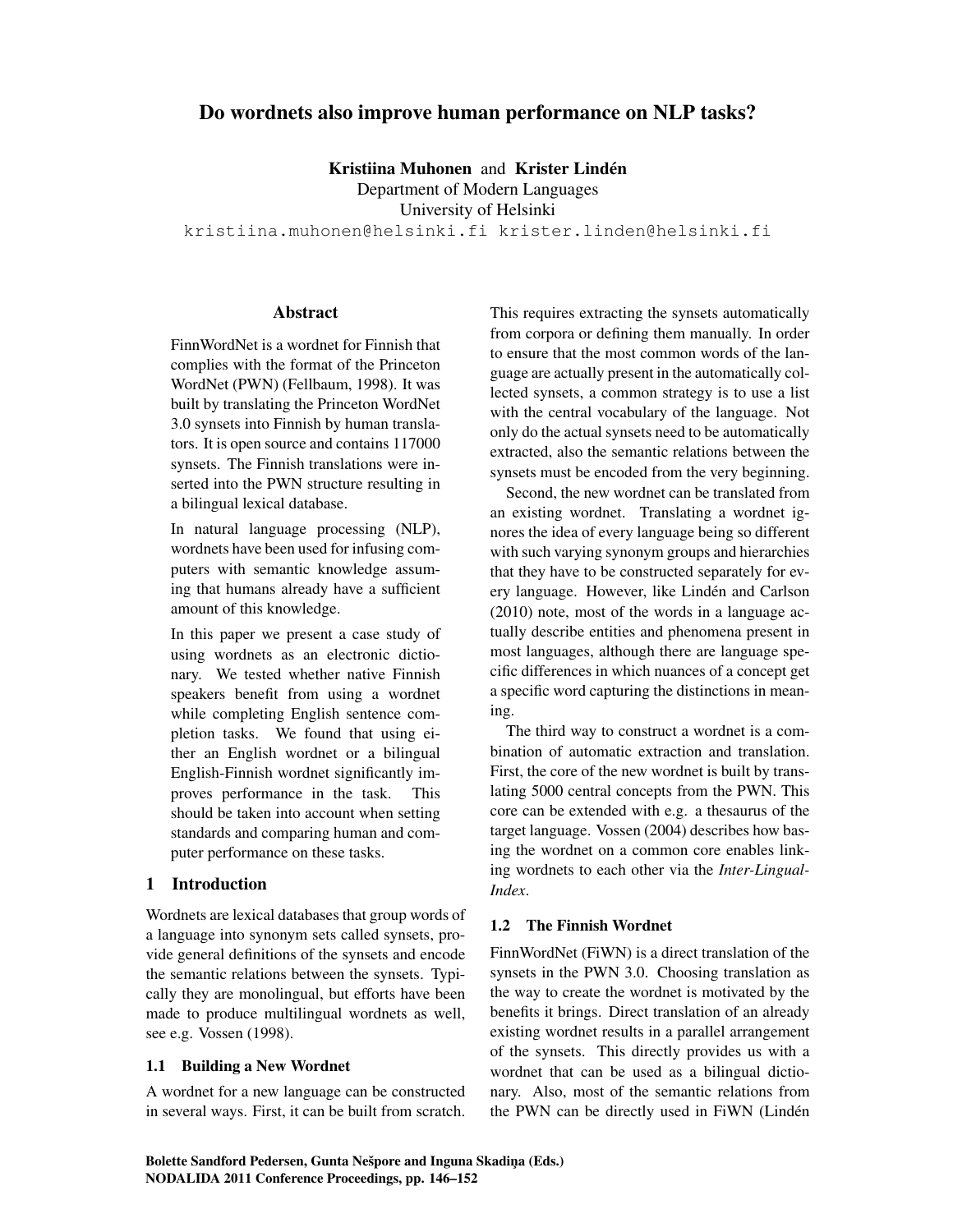and Carlson, 2010).

Choosing translation as the means of building FiWN has the downside of including many English-specific terms and concepts in the Finnish wordnet. However, English-specific or rare words in general are all welcome in an electronic version. Some synsets may seem problematic from a cultural perspective, e.g. *independence day* as synonymous with *4th of July*. In such cases, the less general concept can be made a hyponym with corresponding culture-specific terms as sister concepts.

### 1.3 Using Wordnets

Generally the research around wordnets revolves around NLP applications and less emphasis has been put on wordnets aiding human users. The usability of wordnets as lexical resources for NLP applications has long been established. In particular, wordnets have been found useful in improving the performance of systems for word sense disambiguation, information retrieval and automatic text classification, see e.g. Tanács et al. (2007).

The usability of wordnets for human users is a rather neglected topic. Since creating a wordnet consumes a lot of time and resources, the usability of wordnets should also be considered from a human perspective. The benefits humans get from an intuitively structured lexical database should be considered a prerequisite, not merely a positive side effect of the various wordnet projects implemented for different languages.

The focus of our study is to examine the usability of wordnets from a human perspective. We want to see how human users benefit from using wordnets as a lexical resource and compare the benefits they get from a regular electronic dictionary and first, a monolingual wordnet, and second, a bilingual one. We want to demonstrate that even a monolingual wordnet helps a non-native English speaker complete a sentence completion task at least as much as a regular dictionary does.

# 2 Method

The purpose of our study is to examine how wordnets aid human users. The experiment is conducted by asking Finnish native speakers to carry out sentence completion tasks in English using different lexical resources for assistance.

The test consists of SAT Reasoning Test style multiple choice sentence completion tasks. We decided on using sentence completion rather than translation because it is more straightforward to assess the correctness of the answers. Had we chosen a translation task, we would have first had to decide what the ultimately best translation of a given English passage is, which is a complex issue reaching far beyond the scope of this paper.

We sought out the sample questions from a set of training questions for the SAT test<sup>1</sup>. We estimated that SAT-level English is sufficiently difficult for Finnish university students, so that the testees would not be able to get full scores on the test without using any help.

Sentence completions measure the testees vocabulary and understanding of sentence structure and require the testee to select one or two words that best complete the sentence. The questions are multiple choice and there are five options to choose from. In Figure 1 we display an example question from the test.

1.  $\ldots$  by nature, Jones spoke very little even to his own family members.

- A. garrulous
- B. equivocal
- C. taciturn

D. arrogant

E. gregarious



There are 40 questions randomly grouped into sets of ten. Each set is completed with the help of a different aid.

# 2.1 Lexical Resources

The purpose of the experiment is to see which lexical aid helps the testee the most. In order to see this, we ask the testees to use three different tools: an electronic English dictionary, PWN and FiWN. One set of questions is answered without using any help so that we can establish the English vocabulary skills of the answerer.

### 2.1.1 Merriam-Webster

We chose the Merriam-Webster<sup>2</sup> English dictionary as the electronic dictionary since it is widely used and freely available. First off we thought of using an English-Finnish dictionary, but since the task is not about translation, the English dictionary better suits our needs. Using an English dictionary we can see what help the testees receive

<sup>1</sup> http://www.majortests.com/sat/sentence-completion.php 2 http://www.merriam-webster.com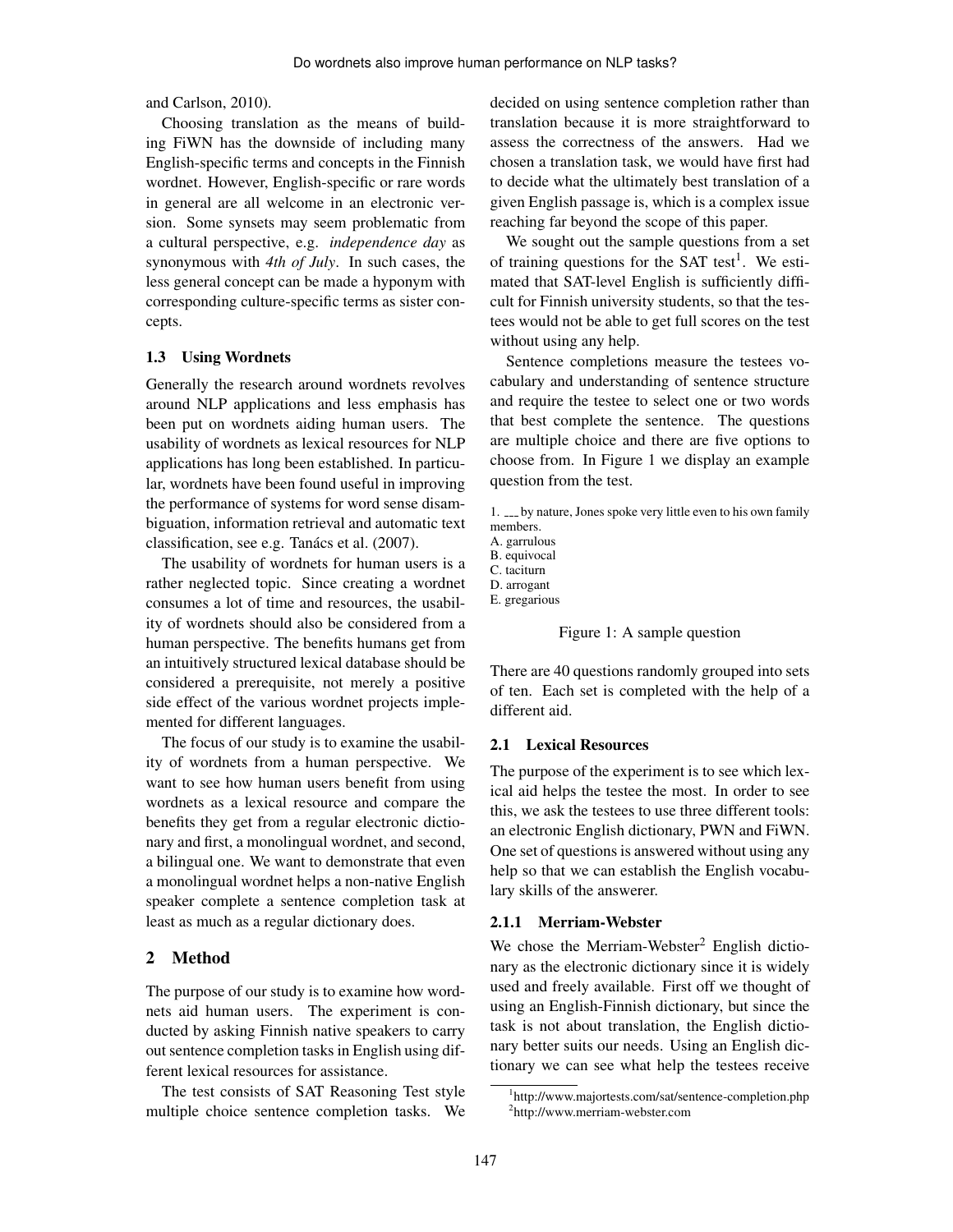from a regular dictionary without Finnish translations. We assume this to be the most typical kind of lexical aid used. An abridged dictionary entry for "equivocal"<sup>3</sup> can be seen in Figure 2 with the boldface words being links to other entries.

equiv·o·cal

1.

a: subject to two or more interpretations and usually used to mislead or confuse <an equivocal statement>

b: uncertain as an indication or sign  $\leq$  equivocal evidence $>$ 2.

a: of uncertain nature or classification <equivocal shapes>

b: of uncertain disposition toward a person or thing : unde $cided <$ an equivocal attitude $>$ 

c: of doubtful advantage, genuineness, or moral rectitude <equivocal behavior>

Examples of EQUIVOCAL

He responded to reporters' questions with *equivocal* answers. The experiment produced *equivocal* results.

Figure 2: A truncated Merriam-Webster dictionary entry

Merriam-Webster also includes information about the etymology of the word and a list of synonyms and antonyms. For conciseness sake we do not repeat the information here.

# 2.1.2 PWN

The second resource we use is the PWN.  $4$  We give a truncated PWN search result for the word *equivocal*<sup>5</sup> in Figure 3.

Overview of adj equivocal

The adj equivocal has 3 senses (first 1 from tagged texts)

1. (1) equivocal, ambiguous – (open to two or more interpretations; or of uncertain nature or significance; or (often) intended to mislead; "an equivocal statement"; [...])

2. equivocal – (open to question; "aliens of equivocal loyalty"; [...])

3. equivocal – (uncertain as a sign or indication; "the evidence from bacteriologic analysis was equivocal")

#### Figure 3: A truncated PWN entry: Overview

If the user only uses the "Overview" mode of the PWN, the use of the wordnet resembles that of a regular dictionary. Only when the user also views the "Similarity" information of the word, does the structure of the wordnet benefit the user. This can be seen in Figure 4. The boldfaced words are again links to other entries.

Similarity of adj *equivocal* Sense 1 *equivocal* (vs. unequivocal), ambiguous  $\Rightarrow$  double, forked  $\Rightarrow$  evasive  $\Rightarrow$  indeterminate Also See-> ambiguous#2 Sense 2 *equivocal*  $\Rightarrow$  questionable (vs. unquestionable) Sense 3 *equivocal* => inconclusive (vs. conclusive)

Figure 4: A truncated PWN entry: Similarity

It is also possible to view e.g. antonyms, pertainyms, derived forms and the polysemy count of the word, but for the task at hand the information presented in Figures 4 and 3 suffices.

We assume that using the English wordnet yields at least slightly better results in the sentence completion task than using an electronic dictionary. The assumption based on the intuitive grouping of the synsets.

#### 2.1.3 FiWN

The third tool to be used in the test is the PWN with the Finnish translations visible, FiWN<sup>6</sup>. The search results are identical to the PWN, only the Finnish translations are added. The glosses and examples are still only in English. The overview of the translated adjective *equivocal* is shown in Figure 5.

Overview of adj equivocal

The adj equivocal has 3 senses (first 1 from tagged texts) 1. (1) equivocal [kaksiselitteinen], ambiguous [monikäsitteinen, epäselvä, monimerkityksinen] – (open to two or more interpretations; or of uncertain nature or significance; or (often) intended to mislead; "an equivocal statement"; [...]) 2. equivocal  $[epävarma, kyseenalainen] - (open to ques$ tion; "aliens of equivocal loyalty"; [...])

3. equivocal [epävarma, kyseenalainen] – (uncertain as a sign or indication; "the evidence from bacteriologic analysis was equivocal")

Figure 5: A truncated FiWN entry with translations: Overview

Correspondingly, Figure 6 shows the synsets with the Finnish equivalents.

We want to see whether the results get significantly better when the testee gets to use a bilingual wordnet. At first guess it can be assumed that the translations speed up the test taking and improve

<sup>3</sup> http://www.merriam-webster.com/dictionary/equivocal 4 http://wordnet.princeton.edu/

<sup>5</sup> http://www.ling.helsinki.fi/cgi-

bin/fiwn/search?wn=en&w=equivocal&t=all&sm=Search

<sup>6</sup> http://www.ling.helsinki.fi/cgi-bin/fiwn/search?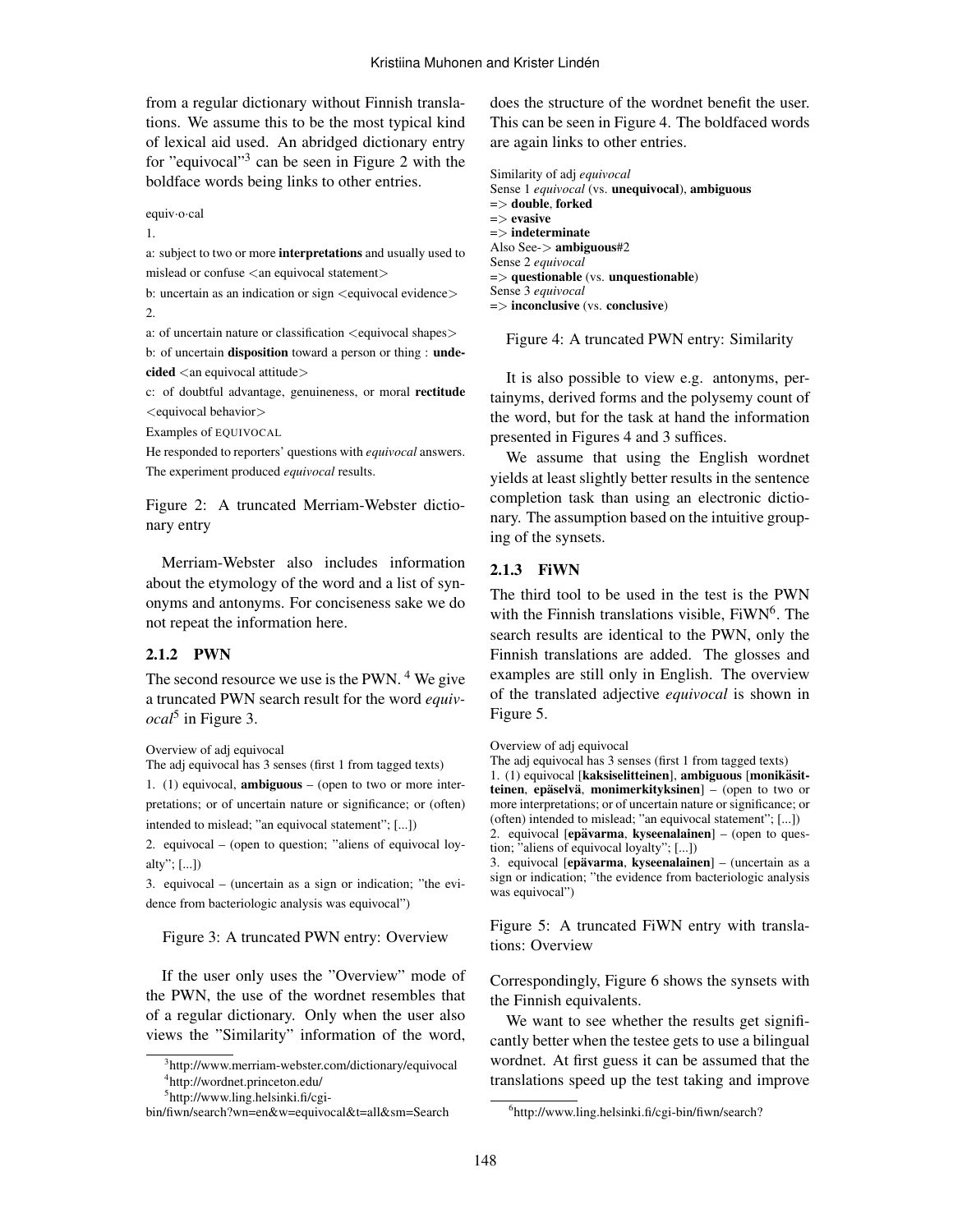```
Similarity of adj equivocal
Sense 1 equivocal [kaksiselitteinen] (vs. unequivocal
[vastaansanomaton, selkeä]), ambiguous [monikäsit-
teinen, epäselvä, monimerkityksinen]
=> double [kaksimielinen], forked [kaksimielinen]
= > evasive [välttelevä, kartteleva]
= > indeterminate [epämääräinen]
Also See-> ambiguous#2 [monikäsitteinen, epäselvä,
monimerkityksinen]
Sense 2 equivocal [epävarma, kyseenalainen]
\Rightarrow questionable [kyseenalainen] (vs. unquestionable
[kiistaton])
Sense 3 equivocal [epävarma, kyseenalainen]
=> inconclusive [ei ratkaiseva] (vs. conclusive
[ratkaiseva])
```
Figure 6: A truncated FiWN entry with translations: Similarity

the results. Since we do not time the test taking, it is only possible to see whether the results get better.

#### 2.2 The Test in Practice

We want to make sure that the randomly chosen questions are equally difficult and that the results are not influenced by one set of questions being easier or harder than the other. To ensure this, we circulate the tool used for each group as shown in Table 1.

|                  |             |            |            | $\emptyset$ = NO HELP |
|------------------|-------------|------------|------------|-----------------------|
|                  | $M-W$       | <b>PWN</b> | FiWN       | Ø                     |
|                  | <b>PWN</b>  | FiWN       | Ø          | $M-W$                 |
|                  | <b>FiWN</b> | Ø          | M-W        | <b>PWN</b>            |
| <b>TOOL USED</b> | Ø           | M-W        | <b>PWN</b> | <b>FiWN</b>           |
| <b>OUESTIONS</b> | $1 - 10$    | $11-20$    | 21-30      | $31-40$               |

M-W= MERRIAM-WEBSTER

#### Table 1: Tool circulation

The test is conducted as an online query. The questions are organized in e-forms which are divided into four parts depending on what type of help the answerer can use. Due to the tool circulation, there are four different e-forms, the order of the tools corresponding to the lines in Table 1.

The test is conducted without supervision or timing. The lack of supervision is due to practical issues; the number of answers is higher when the testees can complete the task whenever it suits them best. This, however, means that the results can be faked. In order to make cheating in the task less tempting, the test is submitted anonymously.

#### 3 Results

We got 34 responses to our query during three weeks with only one reminder. Though the number of testees is fairly small, we can still make general remarks on the usefulness of the three lexical aids as well as on their statistical significance.

Based on the 34 answers we can show that even using an English dictionary significantly improves the performance of the testee. This is a rather predictable outcome. The more interesting question is, whether using PWN as a dictionary improves the results further. And finally, whether a bilingual English-Finnish wordnet brings any further assistance compared to the English one.

Table 2 summarizes the results by showing the average of correct answers per tool. The maximum score is 10.

| <b>TOOL</b> | <b>MEAN</b> | <b>MEDIAN</b> | MODE |
|-------------|-------------|---------------|------|
| M           | 6.99        |               | 8    |
| $M-W$       | 8.57        | 9             | 9    |
| <b>PWN</b>  | 8.91        | 9             | 9    |
| <b>FWN</b>  | 8.73        | 9             | 9    |

Table 2: Results per tool

Table 2 shows how different tools help users in completing the task. At first look it can already be seen that using any of the chosen tools improves the results, and that the difference between the tools is small.

From Table 3 we can deduce that the difficulty level of the groups is relatively even although the third group seems to have been slightly harder than the rest.

Based on this sample, we cannot draw any conclusions on whether the order of the tools used as an aid makes a difference to the result. We can only state that the results without any aid are always poorer than the results when the testees could use one of the given tools.

The slightly poorer average of the third group, WN-FW-∅-MW, can possibly be explained by the the most difficult question set (21-30) being answered without any help.

Had we gotten more responses, we might be able to better distinguish between the different question groups and whether the order of the tools used matters. With the sample size being 34, we can only make careful guesses on what trend the results could follow.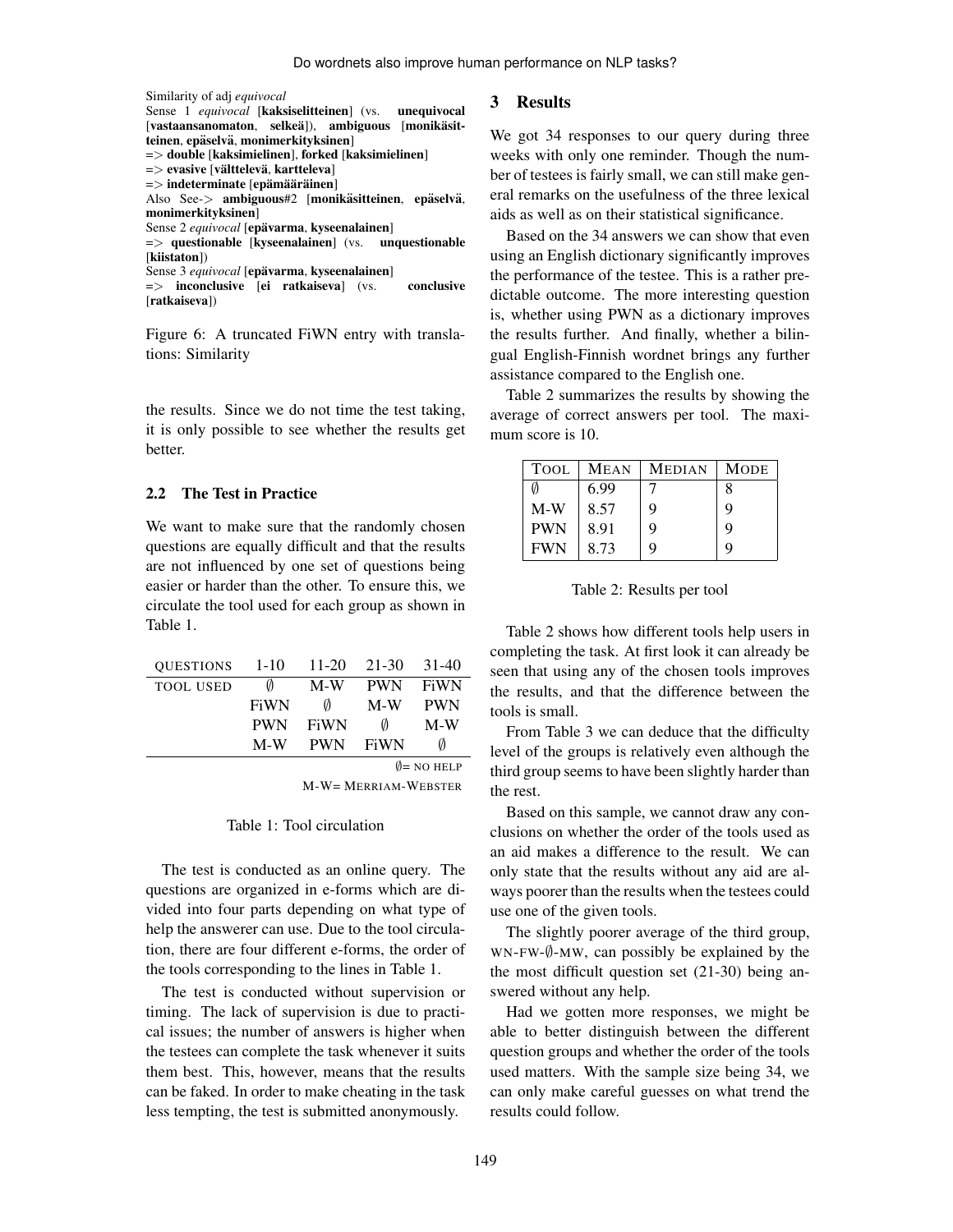|                          |    | <b>OUESTION GROUPS</b> |           |           |           |              |
|--------------------------|----|------------------------|-----------|-----------|-----------|--------------|
|                          | N  | $1 - 10$               | $11 - 20$ | $21 - 30$ | $31 - 40$ | MEAN (TOOLS) |
| $\emptyset$ -MW-PWN-FIWN | 4  | 8                      | 9         | 8.75      | 8.75      | 8.63         |
| FIWN-0-MW-PWN            | 7  | 9.14                   | 6.86      | 8.43      | 9.43      | 8.47         |
| PWN-FIWN-0-MW            | 10 | 8.4                    | 8.5       | 5.7       | 8         | 7.65         |
| $MW-PWN-FIWN-\emptyset$  | 13 | 8.85                   | 9.08      | 8.54      | 7.38      | 8.46         |
| <b>MEAN</b> (QUESTIONS)  |    | 8.6                    | 8.36      | 7.86      | 8.39      |              |
| $\emptyset$ = NO HELP    |    |                        |           |           |           |              |
| $MW = MERRIAM-WEBSTER$   |    |                        |           |           |           |              |
| N= NUMBER OF ANSWERS     |    |                        |           |           |           |              |

Table 3: Results per question group and tool order

From this test set-up, however, we can draw conclusions on the usefulness of the tools. On the average, all testees got 6.99/10 questions correct without using any aids. The number tells us that the difficulty level of the questions is apt; in fact only 4 testees got a full score without using any help.

Using the Merriam-Webster dictionary improved most testees' performance. The number of perfect answers rises up to 10 when the testees get to use a dictionary as their aid.

Using the monolingual PWN as assistance, yields highest results. On the average the testees got 8.9/10 with the help of PWN. 12 of the answers were perfect. Based on the test, getting the Finnish translations alongside the English PWN does not improve performance on the sentence completion task. The number of perfect answers is 11 with the help of FiWN. We conclude that the translations do not provide additional value to the PWN in this type of a task.

#### 3.1 The Wilcoxon Two Sample Test

We choose the Wilcoxon Two Sample Test<sup>7</sup> as the means for calculating statistical significance of the results. We want to see whether there is a significant difference in the way the testees performed while using different aids. The Wilcoxon Test fits our need because it does not assume the data to be normally distributed and yields accurate results with even small data.

We run the Wilcoxon Test on the material pairwise to see which tools differ from each other significantly. The test is performed for all possible pairings of the tools, as shown below. With the Wilcoxon test we can assume that if  $p < 0.05$ , it is not likely that the two groups have the same distribution and median making the difference statistically significant.

- a) ∅ vs. Merriam-Webster
- b)  $\emptyset$  vs. PWN
- c)  $\emptyset$  vs. FiWN
- d) Merriam-Webster vs. PWN
- e) Merriam-Webster vs. FiWN
- f) PWN vs. FiWN

We formulate the null hypothesis in the following way:

*H*0*: The data in groups x and y are independent samples from identical continuous distributions with equal medians.*

We carry out the Wilcoxon tests to see whether we have to reject the null hypothesis at the 5% significance level. The results are given in Table 4.

| <b>TOOL</b>             | $p \leq$ |
|-------------------------|----------|
| a) $\emptyset$ vs. M-W  | 0.00085  |
| b) $\emptyset$ vs. PWN  | 0.000034 |
| c) $\emptyset$ vs. FiWN | 0.00033  |
| d) M-W vs. PWN          | 0.3706   |
| e) M-W vs. FiWN         | 0.7452   |
| f) PWN vs. FiWN         | 0.5852   |

Table 4: Results of the Wilcoxon Two Sample test

The figures in Table 4 tell us that with the sample size of 34 at the 5% significance level we have to reject the null hypothesis for pairs d, e, and f. However, for pairs a, b and c, we cannot reject the null hypothesis. From this follows that we can

<sup>7</sup> http://www.fon.hum.uva.nl/Service/Statistics/Wilcoxon Test.html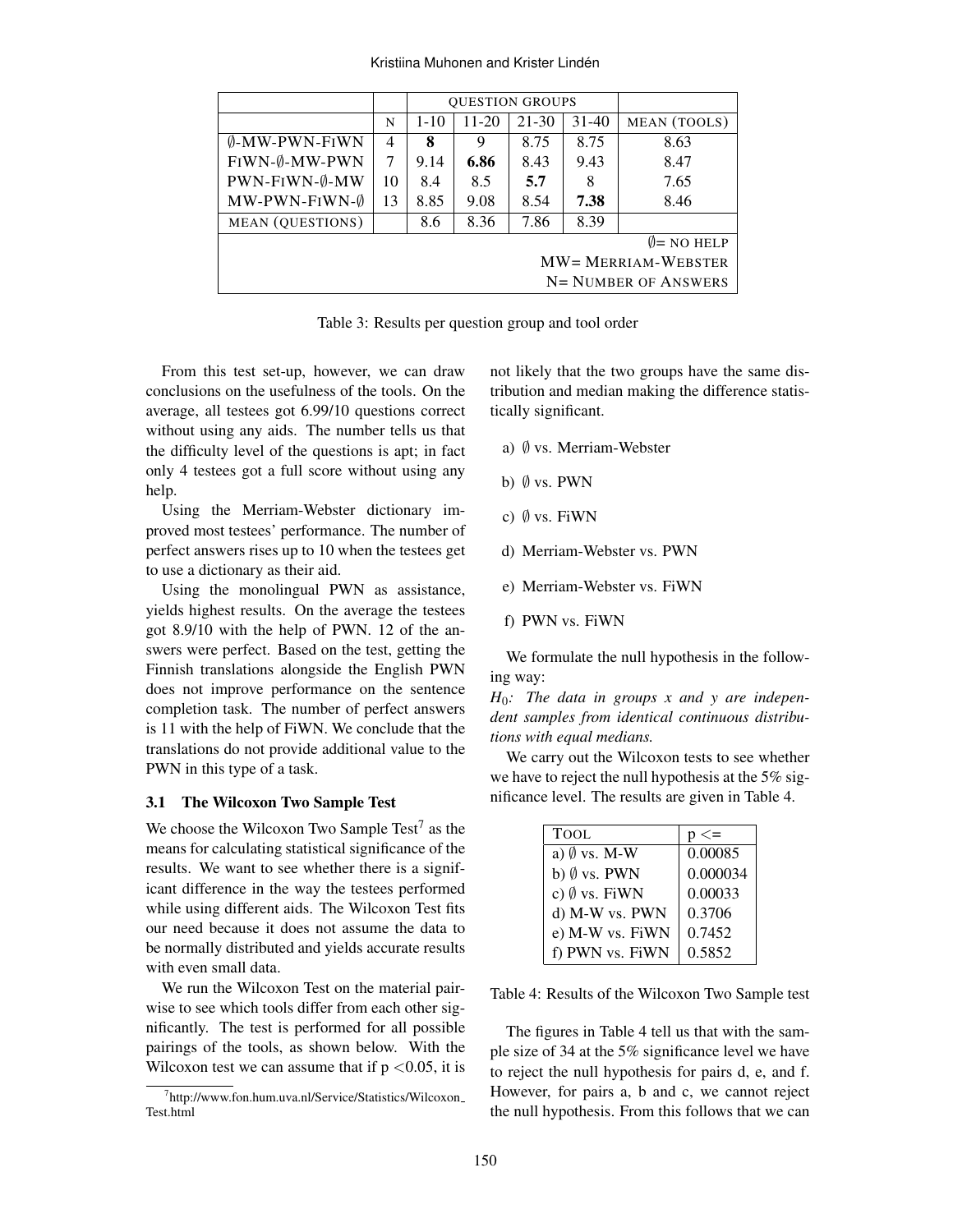assume that any of our chosen tools significantly helps the testee in completing the task.

Currently, the small number of responses prevents us from drawing firm conclusions on the significance of the difference between using wordnets and regular electronic dictionaries. However, the average performance using either of the two wordnets was better than using only an electronic dictionary.

# 4 Discussion and further work

The test gives us an insight into the usage of wordnets as dictionaries and into the way they can compete with traditional electronic dictionaries. The advantages a human user get from using a wordnet instead of a dictionary has so far not been widely studied.

We should extend the test with a larger sample of respondents to determine the significance of the improvement using wordnets over regular electronic dictionaries. Our number of responses is too small for making conclusions on which tool helps the testee most. Based on the experiment it is clear, however, that using any of our chosen tools helps the testee perform better.

Based on our study, it remains an open question whether the translations available in the FiWN bring any additional value to the testee. This could be better tested with a translation task, where the translated wordnet would probably be the most helpful tool. However, assessing the quality of the translations is difficult.

The average reported SAT results<sup>8</sup> in 2010 for the Critical Reading<sup>9</sup> part of the test for test takers with English as their first language are 64 percent.

Our sample consisted mainly of language students at the University of Helsinki and the sample performance of 69.9 percent on average conforms to the expectations when using no aids or tools. An initial concern that the performance boost is relevant only for non-native speakers therefore seems not to be the case.

Our experiment provided us feedback for development of the test and FiWN. After completing the test, the testees had the chance of leaving open feedback on both the testing method and the tools. Most testees found the translated wordnet most helpful, their gut feeling was that that using it would yield best results. Only a few testees preferred using Merriam-Webster over using either one of the wordnets.

Typically NLP applications that use wordnets for semantic classification use human performance as the gold standard when evaluating the results. This is the case e.g. in Turney and Littman (2005). The authors implement an algorithm for corpusbased learning of analogies and semantic relations and compare the results against human performance in the SAT analogy questions. There system correctly answers 47% of the questions where the average SAT test taker gets about 57% of the questions right.

We have established that human performance on tasks like sentence completion significantly improves if wordnets can be used as lexical aids. This most likely also applies to solving verbal analogies, since they are even more context-sensitive. We therefore suggest that NLP applications using wordnets should in fact be compared with human performance when humans use the same lexical resources.

To conclude, some studies have used wordnets to boost computer program performance on word sense disambiguation. Our study suggests that human users should perhaps be given a similar advantage if we wish to compare the results in a fair way.

# 5 Conclusion

Typically wordnets are used as lexical resources in various NLP applications. Using wordnets as lexical databases for other information systems has been studied widely, but the advantage wordnet provides to a human user as an electronic dictionary has received less interest.

We assessed the advantage of using a wordnet instead of a traditional dictionary as help in completing an SAT-type sentence completion task. The test was conducted as an online query divided in four parts. The purpose of the experiment was to see which lexical resources aid a non-native speaker the most. The resources we chose for the test are the Merriam-Webster online dictionary for the first set, the English WordNet for the second, and the bilingual FiWN, which can be used as an English-Finnish (and Finnish-English) dictionary for the third set of questions. To establish the En-

<sup>8</sup> http://professionals.collegeboard.com/profdownload/2010 total-group-profile-report-cbs.pdf

<sup>&</sup>lt;sup>9</sup>The results for sentence completion are not given separately, so we have to compare our results to the Critical Reading section consisting of sentence completions and reading comprehension.